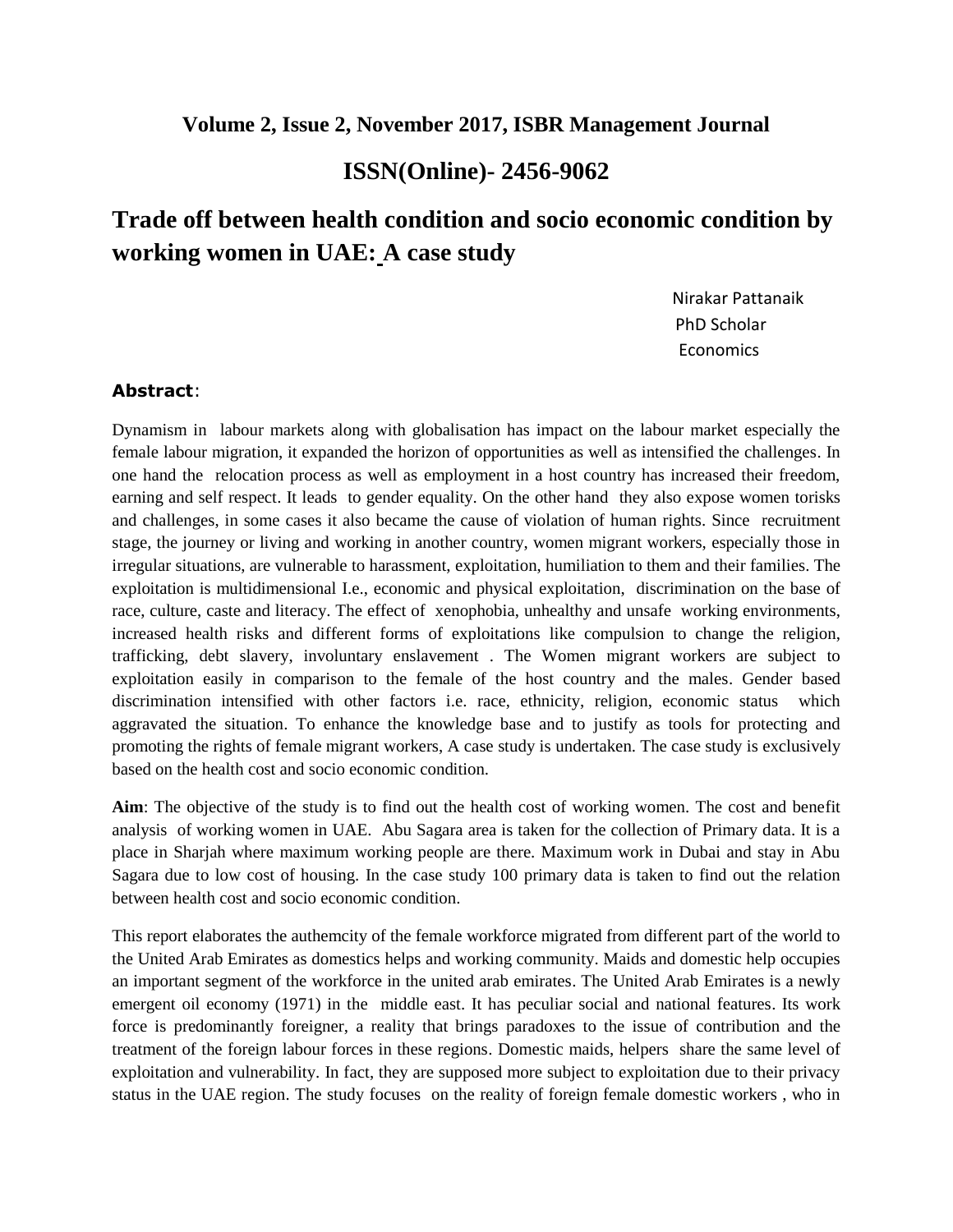many international occurrences have been recounted as victims of maltreatment, sexual abuse and other type of exploitation.

The United Arab Emirates is a federation consist of seven Emirates: Abu Dhabi, Dubai, Sharjah, Ajman, Umm-al-Quwain, Ras al-Khaimah, al-Fujairah. The federation was established in the year 1971, just 9 years after oil began to be exploited as well as exported. Before that , the Emirates had no boundaries, no roads, no newspapers, no telephones, and no electricity , no tall buildings. Even today u will get the boundry less divisions.

Within a brief gestation, oil has made the United Arab Emirates one of the richest countries in the world. During 1980s, the United Arab Emirates were rated the richest country in the globe with a per capita GNP of US\$28'000 in fact, closer to US\$100'000 for citizens . "Oil income accounted for 88 per cent of total Government revenue over the period 1975–85" . Oil has given the United Arab Emirates the prospect to break regional and global records in urban development and economic growth. People in the form of tourists and workers in flowed in large numbers to UAE for job and other plea. The OPEC has crucial role in the conversion of the economy from nomadic tribes to richest economies. On the socioeconomic level, the United Arab Emirates is not a significant country, rather a country of contradictions. It has urban population (80–90 per cent of the population) coincides with some of the oldest social systems with traditional and tribal beliefs and faiths. In the United Arab Emirates today tribalism, welfare, religious dogma some peculiar beliefs are all vital components of the socio-institutional structure. The development in human resources is remarkable but lopsided.

In the sphere of education the things has been changed .The United Arab Emirates that, during 1950s and 1960s the pupils used to travel to different countries to learn and educate themselves, but in 1990s the things changed. According to the 1995 UN Development Report, the United Arab Emirates has the "highest level of female literacy in the Arab world 68 per cent and overall illiteracy fell from 56.55 per cent in 1975 to 16.8 per cent in 1992. The Government targeted to achieve universal literacy by 2020. Women dominated over 80 per cent of literacy due to the state support of the literacy. In 1970, females literacy represented around four per cent of the population; in 1993, the proportion had reached 80 per cent . The number of female students registered at United Arab Emirates schools has increased 14fold (1972-1996). This indicates a commendable improvement in the field of education.

Conventionally, the role of women is delimited by certain traditions and beliefs.The role of male and female is clearly demarcated, the ladies will take care of the works inside the house and the male will take care the works outside . Before the OPEC era, the jurisdiction of the private versus public was clearly divided. Nowadays, women increasingly contribute in the work place and share the public sphere with men. The women participation in the public work domain in UAE started in 1970s and it increased in 1980s but it is still less in comparison to the workers from the rest of the world. However, the labour force participation of women is still only 11.6 % in comparison to 88.34 % for men.

United Arab Emirates women are mostly employed in the federal and local Government sector, holding over 40 per cent of the total jobs. In 1980, 68 per cent of the United Arab Emirates female work force was working in the public sector. By 1990, this average rose to 94.1 per cent . Irrespective of Government provision, the number of female nationals lags behind women migrants workers in the United Arab Emirates due to their efficiency and productivity. In behaviour they are relatively adamant and insensitive in comparison to the expatriate workers. An profusion of capital on one hand and a scarcity of domestic